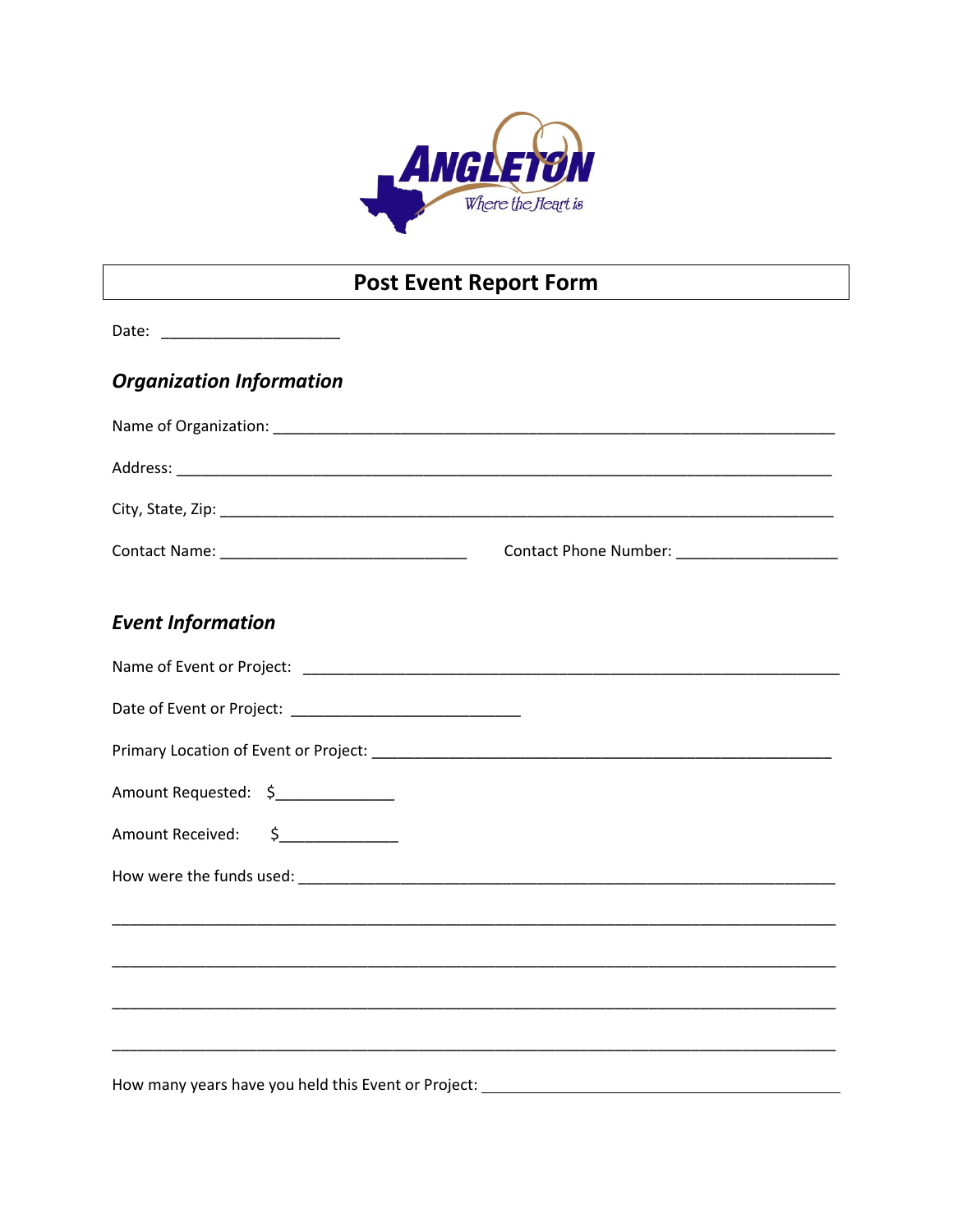## *Event Funding Information*

- 1. Actual percentage of funded event costs covered by hotel occupancy tax:
- 2. Actual percentage of facility costs covered by hotel occupancy tax (if applicable):
- 3. Actual percentage of staff costs covered by hotel occupancy tax (if applicable):
- 4. If staff costs were covered, estimate of actual hours staff spent on funded event:
- 5. Did the event charge admission? Was there a net profit from the event? If there was a net profit, what was the amount and how is it being used?

\_\_\_\_\_\_\_\_\_\_\_\_\_\_\_\_\_\_\_\_\_\_\_\_\_\_\_\_\_\_\_\_\_\_\_\_\_\_\_\_\_\_\_\_\_\_\_\_\_\_\_\_\_\_\_\_\_\_\_\_\_\_\_\_\_\_\_\_\_\_\_\_\_\_\_\_\_\_ \_\_\_\_\_\_\_\_\_\_\_\_\_\_\_\_\_\_\_\_\_\_\_\_\_\_\_\_\_\_\_\_\_\_\_\_\_\_\_\_\_\_\_\_\_\_\_\_\_\_\_\_\_\_\_\_\_\_\_\_\_\_\_\_\_\_\_\_\_\_\_\_\_\_\_\_\_\_

#### *Event Attendance Information*

- 1. How many people did you predict would attend this event? (number submitted in application for hotel occupancy tax funds): \_\_\_\_\_\_\_\_\_\_\_\_
- 2. What would you estimate as the actual attendance at the event? \_\_\_\_\_\_\_\_\_\_\_\_\_\_

\_\_\_\_\_\_\_\_\_\_\_\_\_\_\_\_\_\_\_\_\_\_\_\_\_\_\_\_\_\_\_\_\_\_\_\_\_\_\_\_\_\_\_\_\_\_\_\_\_\_\_\_\_\_\_\_\_\_\_\_

- 3. How many room nights were generated at Angleton hotels by attendees of this event or project? \_\_\_\_\_\_\_\_\_\_\_\_
- 4. If this Event has been funded by hotel occupancy tax in the last three years, how many room nights were generated at Angleton hotels by attendees of this Event or Project?

Last Year

Two Years Ago

Three Years Ago

5. What method did you use to determine the number of people who booked rooms at Angleton hotels (e.g.; room block usage information, survey of hoteliers, etc.)?

\_\_\_\_\_\_\_\_\_\_\_\_\_\_\_\_\_\_\_\_\_\_\_\_\_\_\_\_\_\_\_\_\_\_\_\_\_\_\_\_\_\_\_\_\_\_\_\_\_\_\_\_\_\_\_\_\_\_\_\_\_\_\_\_\_\_\_\_\_\_\_\_\_\_\_\_\_\_

\_\_\_\_\_\_\_\_\_\_\_\_\_\_\_\_\_\_\_\_\_\_\_\_\_\_\_\_\_\_\_\_\_\_\_\_\_\_\_\_\_\_\_\_\_\_\_\_\_\_\_\_\_\_\_\_\_\_\_\_\_\_\_\_\_\_\_\_\_\_\_\_\_\_\_\_\_\_

\_\_\_\_\_\_\_\_\_\_\_\_\_\_\_\_\_\_\_\_\_\_\_\_\_\_\_\_\_\_\_\_\_\_\_\_\_\_\_\_\_\_\_\_\_\_\_\_\_\_\_\_\_\_\_\_\_\_\_\_\_\_\_\_\_\_\_\_\_\_\_\_\_\_\_\_\_\_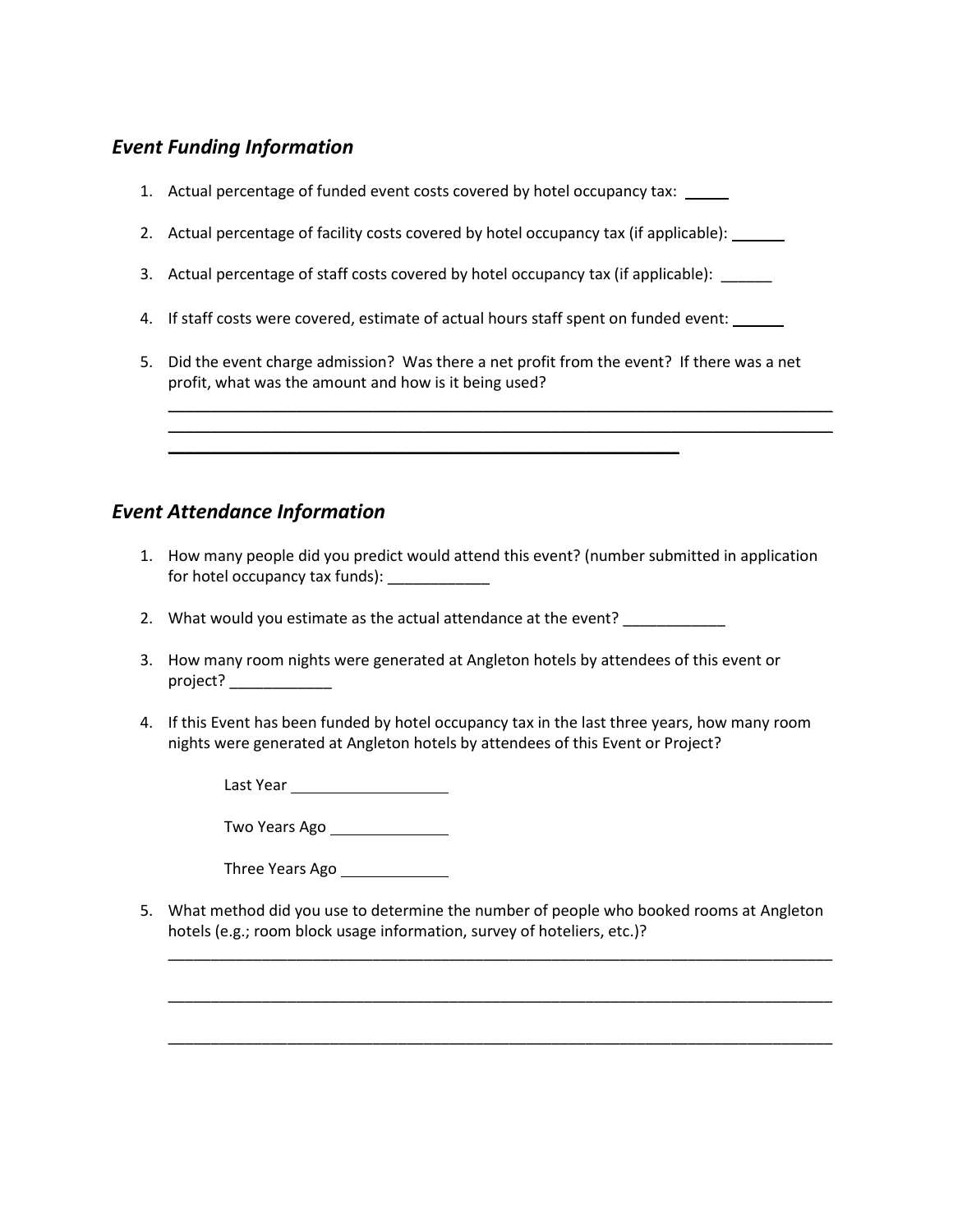6. Was a room block established for this Event at an area hotel (hotels), and if so, did the room block fill? If the room block did not fill, how many rooms were picked up?

#### *Event Promotion Information*

1. Please check all efforts your organization actually used to promote this Event and how much was actually spent in each category:

| Newspaper:                     |  |
|--------------------------------|--|
| Radio:                         |  |
| TV:                            |  |
| <b>Other Paid Advertising:</b> |  |

Number of Press Releases to Media \_\_\_\_\_ Number Direct Mailings to out-of-town recipients' \_\_\_\_\_

Other Promotions \_\_\_\_\_\_\_\_\_\_\_\_\_\_\_\_\_\_\_\_\_\_\_\_\_\_\_\_\_\_\_\_\_\_\_\_\_\_\_\_\_\_\_\_\_\_\_\_\_\_\_\_\_\_\_\_\_\_\_\_\_\_

- 2. Did you include a link to the City of Angleton or other source on your promotional handouts and in your website for booking hotel nights during this event?
- 3. Did you negotiate a special rate or hotel/event package to attract overnight stays?
- 4. What new marketing initiatives did you utilize to promote hotel and convention activity for this Event?

\_\_\_\_\_\_\_\_\_\_\_\_\_\_\_\_\_\_\_\_\_\_\_\_\_\_\_\_\_\_\_\_\_\_\_\_\_\_\_\_\_\_\_\_\_\_\_\_\_\_\_\_\_\_\_\_\_\_\_\_\_\_\_\_\_\_\_\_\_\_\_\_\_\_\_\_\_\_

\_\_\_\_\_\_\_\_\_\_\_\_\_\_\_\_\_\_\_\_\_\_\_\_\_\_\_\_\_\_\_\_\_\_\_\_\_\_\_\_\_\_\_\_\_\_\_\_\_\_\_\_\_\_\_\_\_\_\_\_\_\_\_\_\_\_\_\_\_\_\_\_\_\_\_\_\_\_

\_\_\_\_\_\_\_\_\_\_\_\_\_\_\_\_\_\_\_\_\_\_\_\_\_\_\_\_\_\_\_\_\_\_\_\_\_\_\_\_\_\_\_\_\_\_\_\_\_\_\_\_\_\_\_\_\_\_\_\_\_\_\_\_\_\_\_\_\_\_\_\_\_\_\_\_\_\_

- 5. Please attach samples of documents showing how The City of Angleton was recognized in your advertising/promotional campaign
- 6. Please attach at least one sample of all forms of advertising/promoting used in your campaign. If the sample itself does not indicate the medium (radio, TV, print, or mail) used or where the advertising took place (e.g. a city's newspaper, or a radio spot that does not indicate the city where the spot was played), please include other information that would show location of the advertising and medium utilized.

## *Sporting Related Events*